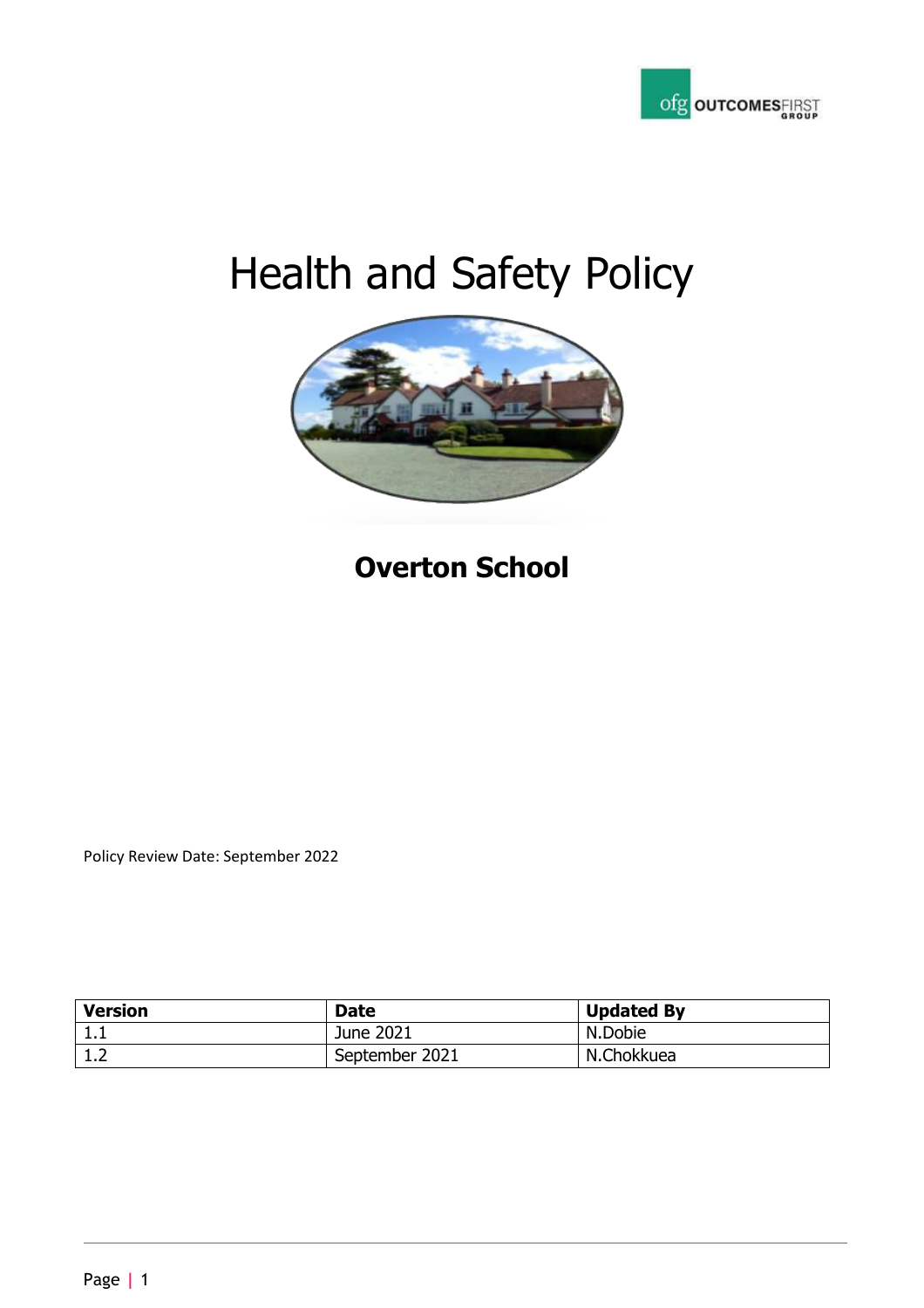| Appendix 4. Recommended absence period for preventing the spread of infection 17 |  |
|----------------------------------------------------------------------------------|--|
|                                                                                  |  |

# <span id="page-1-0"></span>1. AIMS

Our school aims to:

- Provide and maintain a safe and healthy environment  $\bullet$
- Establish and maintain safe working procedures amongst staff, pupils and all visitors to the school site  $\bullet$
- Have robust procedures in place in case of emergencies
- Ensure that the premises and equipment are maintained safely, and are regularly inspected  $\bullet$

# <span id="page-1-1"></span>2. LEGISLATION

This policy is based on advice from the Department for Education on health and safety in schools and the following legislation:

The Health and Safety at Work etc. Act 1974, which sets out the general duties employers have towards employees and duties relating to lettings

The Management of Health and Safety at Work Regulations 1992, which require employers to make an assessment of the risks to the health and safety of their employees

The Management of Health and Safety at Work Regulations 1999, which require employers to carry out risk assessments, make arrangements to implement necessary measures, and arrange for appropriate information and training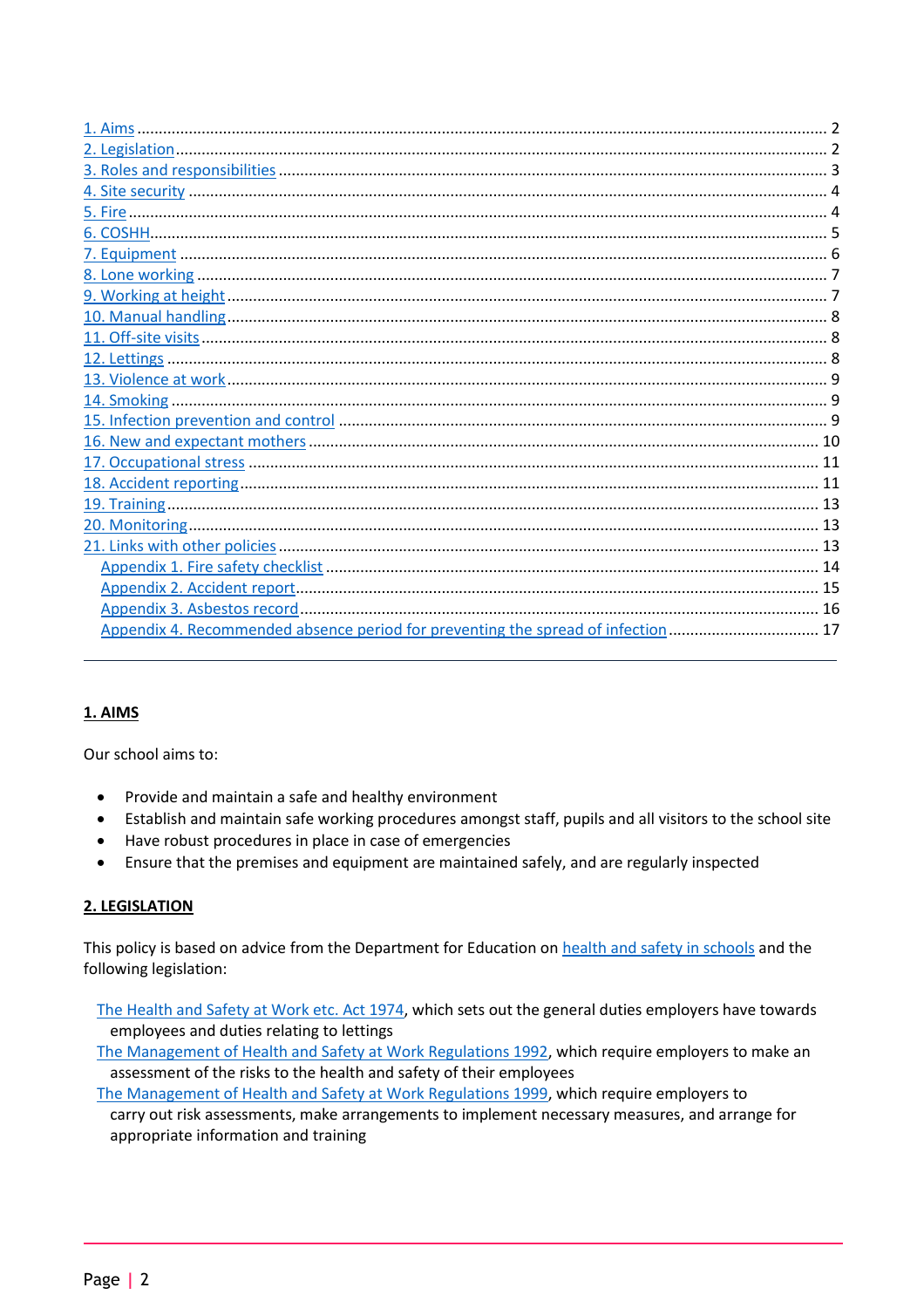[The Control of Substances Hazardous to Health Regulations 2002,](http://www.legislation.gov.uk/uksi/2002/2677/contents/made) which require employers to control substances that are hazardous to health

- [The Reporting of Injuries, Diseases and Dangerous Occurrences Regulations \(RIDDOR\) 2013,](http://www.legislation.gov.uk/uksi/2013/1471/schedule/1/paragraph/1/made) which state that some accidents must be reported to the Health and Safety Executive and set out the timeframe for this and how long records of such accidents must be kept
- [The Health and Safety \(Display Screen Equipment\) Regulations 1992,](http://www.legislation.gov.uk/uksi/1992/2792/contents/made) which require employers to carry out digital screen equipment assessments and states users' entitlement to an eyesight test
- [The Gas Safety \(Installation and Use\) Regulations 1998,](http://www.legislation.gov.uk/uksi/1998/2451/regulation/4/made) which require work on gas fittings to be carried out by someone on the Gas Safe Register
- [The Regulatory Reform \(Fire Safety\) Order 2005,](http://www.legislation.gov.uk/uksi/2005/1541/part/2/made) which requires employers to take general fire precautions to ensure the safety of their staff
- [The Work at Height Regulations 2005,](http://www.legislation.gov.uk/uksi/2005/735/contents/made) which requires employers to protect their staff from falls from height

The school follows [national guidance published by Public Health England](https://www.gov.uk/government/publications/health-protection-in-schools-and-other-childcare-facilities/chapter-9-managing-specific-infectious-diseases) when responding to infection control issues.

# <span id="page-2-0"></span>**3. ROLES AND RESPONSIBILITIES**

# 3.1 The governing board

Outcomes First Group has ultimate responsibility for health and safety matters in the school, but delegates responsibility for the strategic management of such matters to the school's governing board.

The governing board delegates operational matters and day-to-day tasks to the Head of School and staff members.

#### 3.1 The governing board

The governing board has ultimate responsibility for health and safety matters in the school, but will delegate day-to-day responsibility to the Head of School.

The governing board has a duty to take reasonable steps to ensure that staff and pupils are not exposed to risks to their health and safety. This applies to activities on or off the school premises.

Outcomes First Group, as the employer, also has a duty to:

- Assess the risks to staff and others affected by school activities in order to identify and introduce the health and safety measures necessary to manage those risks
- Inform employees about risks and the measures in place to manage them
- Ensure that adequate health and safety training is provided

The governor who oversees health and safety is Tracy Francis, Operations Manager.

#### 3.2 Head of School

The Head of School is responsible for health and safety day-to-day. This involves:

- Implementing the health and safety policy
- Ensuring there is enough staff to safely supervise pupils
- Ensuring that the school building and premises are safe and regularly inspected
- Providing adequate training for school staff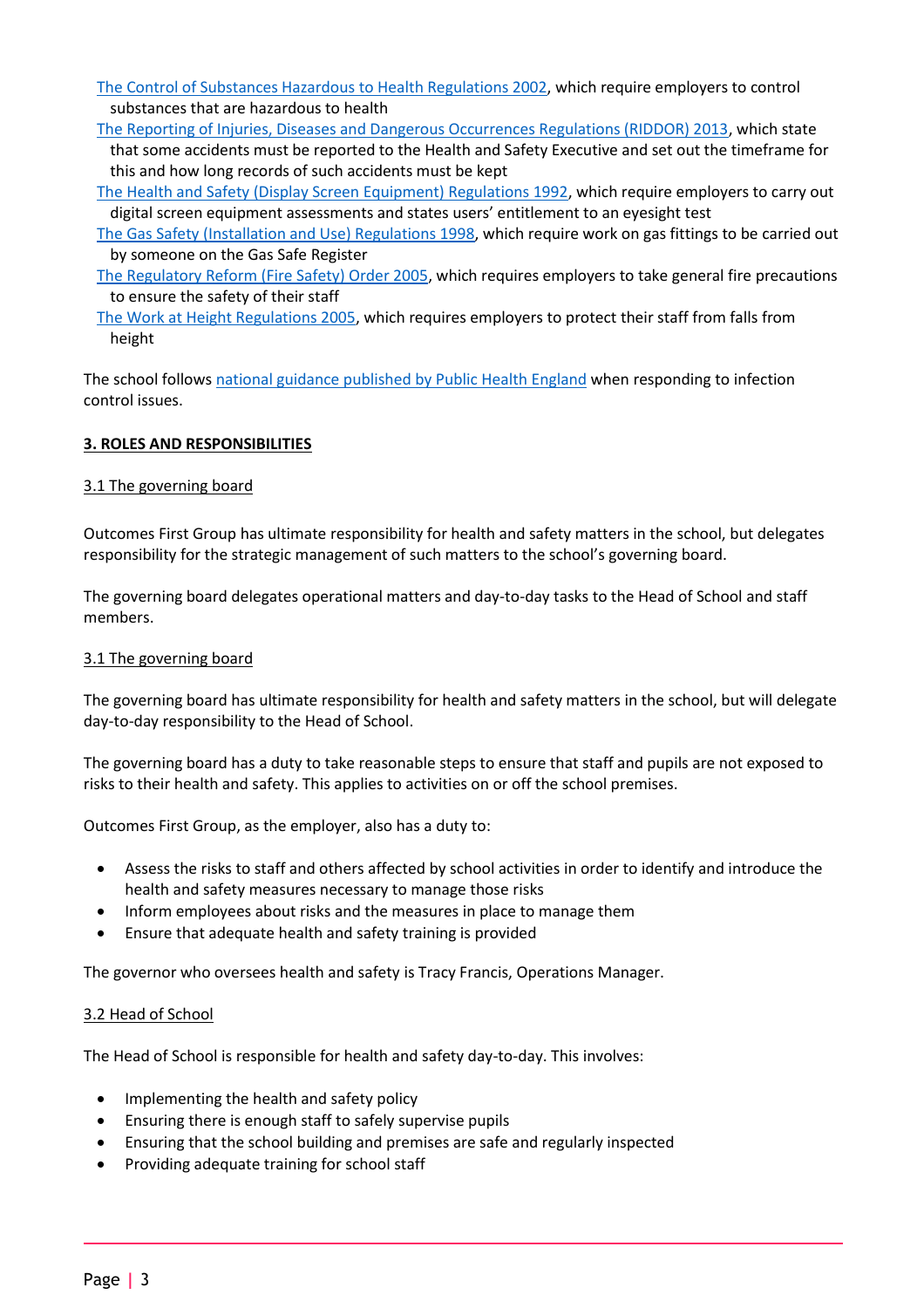- Reporting to the governing board on health and safety matters
- Ensuring appropriate evacuation procedures are in place and regular fire drills are held
- Ensuring that in their absence, health and safety responsibilities are delegated to another member of staff
- Ensuring all risk assessments are completed and reviewed
- Monitoring cleaning contracts, and ensuring cleaners are appropriately trained and have access to personal protective equipment, where necessary

In the Head of School's absence, the Deputy Head of School assumes the above day-to-day health and safety responsibilities.

# 3.3 Health and safety lead

The nominated health and safety lead is Nicola Chokkuea, the Head of School

# 3.4 Staff

School staffs have a duty to take care of pupils in the same way that a prudent parent would do so. Staff will:

- Take reasonable care of their own health and safety and that of others who may be affected by what they do at work
- Co-operate with the school on health and safety matters
- Work in accordance with training and instructions
- Inform the appropriate person of any work situation representing a serious and immediate danger so that remedial action can be taken
- Model safe and hygienic practice for pupils
- Understand emergency evacuation procedures and feel confident in implementing them

# 3.5 Pupils and parents

Pupils and parents are responsible for following the school's health and safety advice, on-site and off-site, and for reporting any health and safety incidents to a member of staff.

# 3.6 Contractors

Contractors will agree health and safety practices with the Head of School before starting work. Before work begins the contractor will provide evidence that they have completed an adequate risk assessment of all their planned work.

# <span id="page-3-0"></span>**4. SITE SECURITY**

The Head of School is responsible for the security of the school site in school hours and the Care Manager out of school hours.

They are responsible for visual inspections of the site, and for the intruder and fire alarm systems. Vicky Lloyd, Care Manager is key holder and will respond to an emergency.

# <span id="page-3-1"></span>**5. FIRE**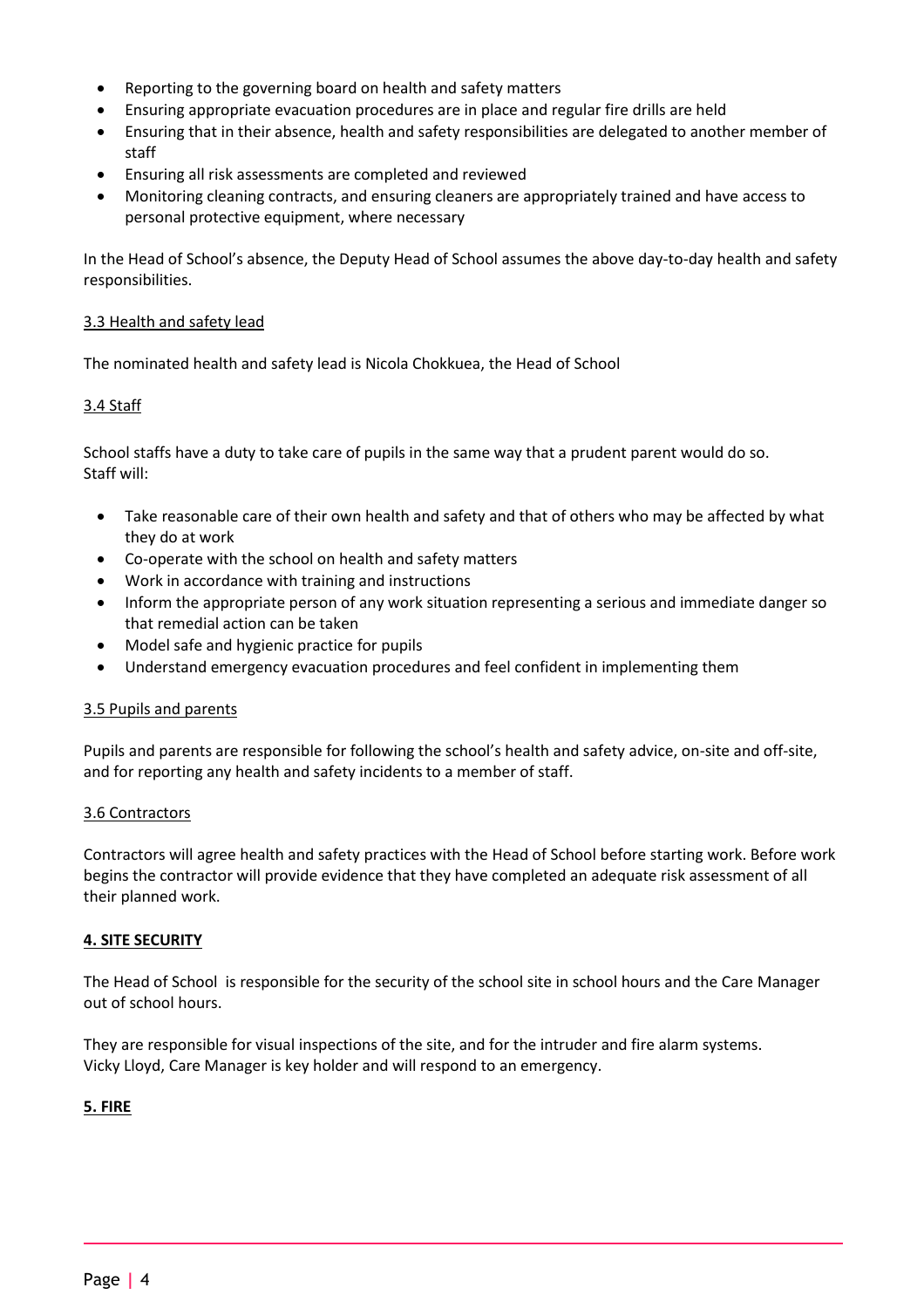Emergency exits, assembly points and assembly point instructions are clearly identified by safety signs and notices. Fire risk assessment of the premises will be reviewed regularly.

Emergency evacuations are practised at least once a term.

The fire alarm is a loud continuous bell.

Fire alarm testing will take place once a week.

New staff will be trained in fire safety and all staff and pupils will be made aware of any new fire risks.

In the event of a fire:

- The alarm will be raised immediately by whoever discovers the fire and emergency services contacted. Evacuation procedures will also begin immediately
- Fire extinguishers may be used by staff only, and only then if staff are trained in how to operate them and are confident they can use them without putting themselves or others at risk
- Staff and pupils will congregate at the assembly points. These are located at t
- Form tutors/class teachers will take a register of pupils, which will then be checked against the attendance register of that day
- The principal will take a register of all staff
- Staff and pupils will remain outside the building until the emergency services say it is safe to re-enter

The school will have special arrangements in place for the evacuation of people with mobility needs and fire risk assessments will also pay particular attention to those with disabilities.

<span id="page-4-0"></span>A fire safety checklist can be found in appendix 1.

#### **6. COSHH**

Schools are required to control hazardous substances, which can take many forms, including:

| Chemicals                                                                |
|--------------------------------------------------------------------------|
| Products containing chemicals                                            |
| <b>Fumes</b>                                                             |
| <b>Dusts</b>                                                             |
| Vapours                                                                  |
| Mists                                                                    |
| Gases and asphyxiating gases                                             |
| Germs that cause diseases, such as leptospirosis or legionnaires disease |

Control of substances hazardous to health (COSHH) risk assessments are completed by Vicky Lloyd and circulated to all employees who work with hazardous substances. Staff will also be provided with protective equipment, where necessary.

Our staff use and store hazardous products in accordance with instructions on the product label. All hazardous products are kept in their original containers, with clear labelling and product information.

Any hazardous products are disposed of in accordance with specific disposal procedures.

Emergency procedures, including procedures for dealing with spillages, are displayed near where hazardous products are stored and in areas where they are routinely used.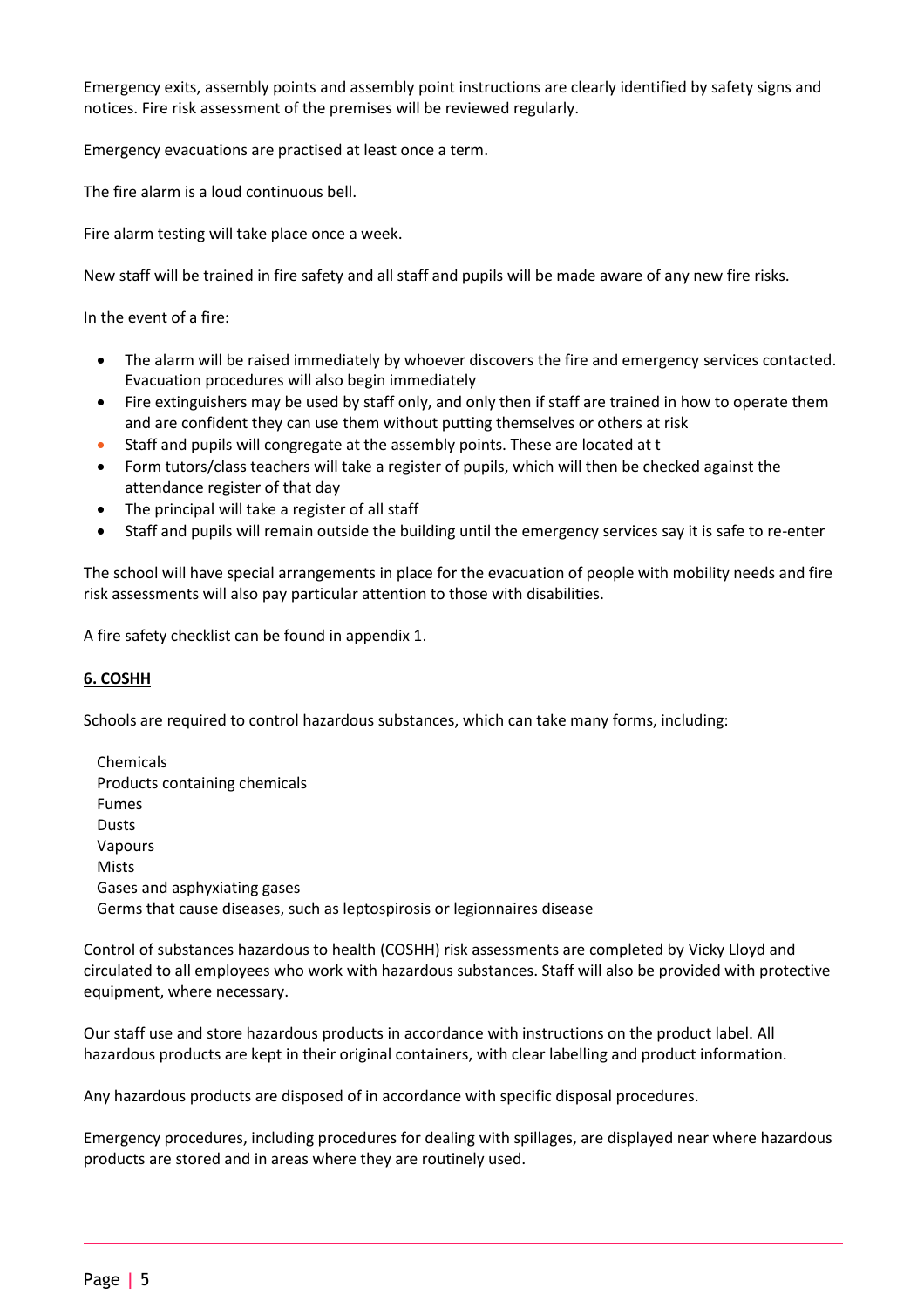# 6.1 Gas safety

- Installation, maintenance and repair of gas appliances and fittings will be carried out by a competent Gas Safe registered engineer
- Gas pipework, appliances and flues are regularly maintained
- All rooms with gas appliances are checked to ensure that they have adequate ventilation

# 6.2 Legionella

- A water risk assessment has been completed on a monthly basis by Nicola Chokkuea. The Head of School is responsible for ensuring that the identified operational controls are conducted and recorded in the school's water log book
- This risk assessment will be reviewed every year and when significant changes have occurred to the water system and/or building footprint
- The risks from legionella are mitigated by the following: controls or checks that are in place e.g. temperature checks, heating of water, disinfection of showers, etc.

# 6.3 Asbestos

- Staff are briefed on the hazards of asbestos, the location of any asbestos in the school and the action to take if they suspect they have disturbed it
- Arrangements are in place to ensure that contractors are made aware of any asbestos on the premises and that it is not disturbed by their work
- Contractors will be advised that if they discover material which they suspect could be asbestos, they will stop work immediately until the area is declared safe
- A record is kept of the location of asbestos that has been found on the school site

# <span id="page-5-0"></span>**7. EQUIPMENT**

- All equipment and machinery is maintained in accordance with the manufacturer's instructions. In addition, maintenance schedules outline when extra checks should take place
- When new equipment is purchased, it is checked to ensure that it meets appropriate educational standards
- All equipment is stored in the appropriate storage containers and areas. All containers are labelled with the correct hazard sign and contents

#### 7.1 Electrical equipment

- All staff are responsible for ensuring that they use and handle electrical equipment sensibly and safely
- Any pupil or volunteer who handles electrical appliances does so under the supervision of the member of staff who so directs them
- Any potential hazards will be reported to the maintenance team immediately
- Permanently installed electrical equipment is connected through a dedicated isolator switch and adequately earthed
- Only trained staff members can check plugs
- Where necessary a portable appliance test (PAT) will be carried out by a competent person
- All isolators switches are clearly marked to identify their machine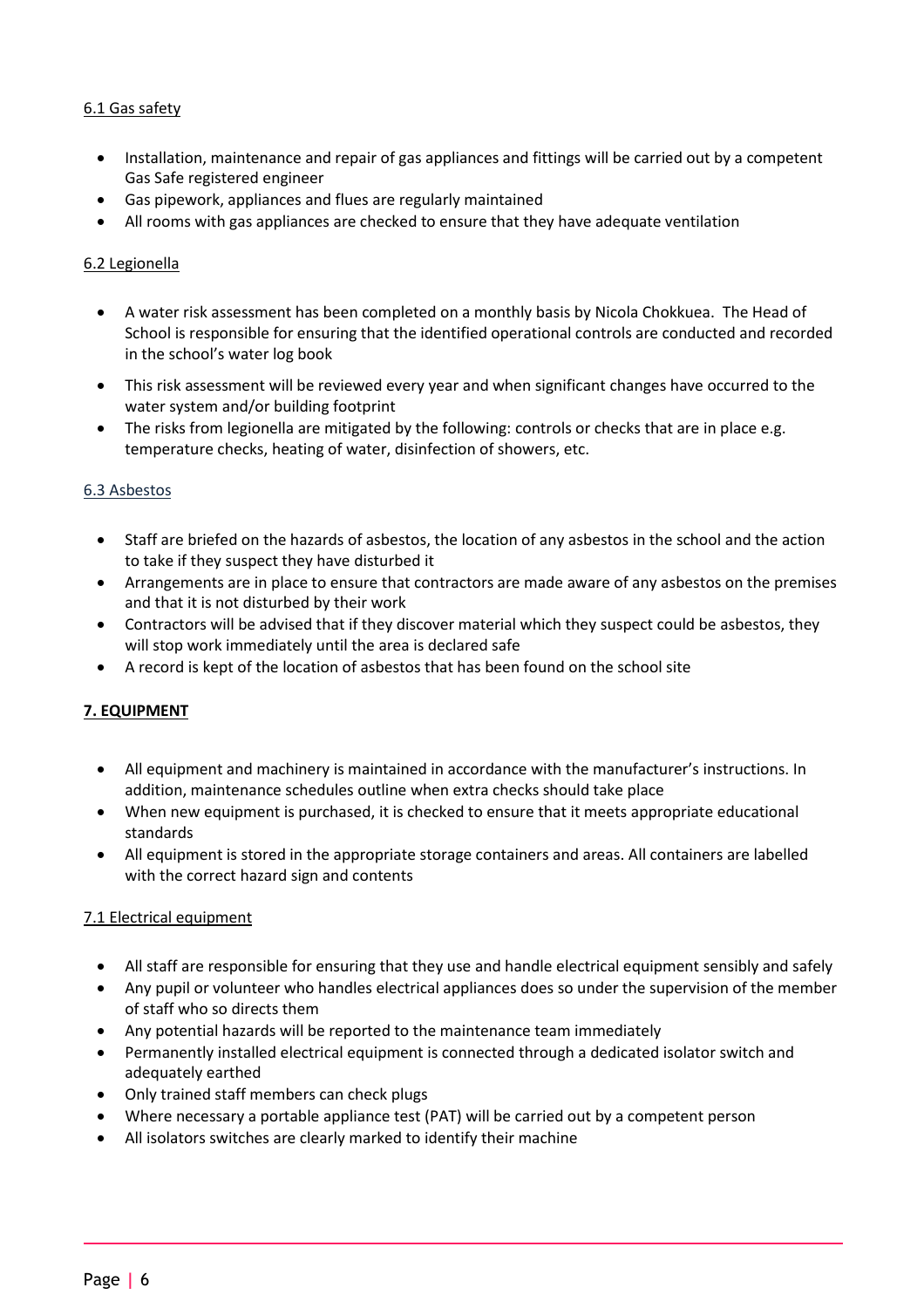- Electrical apparatus and connections will not be touched by wet hands and will only be used in dry conditions
- Maintenance, repair, installation and disconnection work associated with permanently installed or portable electrical equipment is only carried out by a competent person

# 7.2 PE equipment

- Pupils are taught how to carry out and set up PE equipment safely and efficiently. Staff check that equipment is set up safely
- Any concerns about the condition of the gym or other apparatus will be reported to the maintenance team.

# 7.3 Display screen equipment

- All staff who use computers daily as a significant part of their normal work have a display screen equipment (DSE) assessment carried out. 'Significant' is taken to be continuous/near continuous spells of an hour or more at a time
- Staff identified as DSE users are entitled to an eyesight test for DSE use upon request, and at regular intervals thereafter, by a qualified optician (and corrective glasses provided if required specifically for DSE use)

#### 7.4 Specialist equipment

- Parents are responsible for the maintenance and safety of their children's wheelchairs. In school, staff promote the responsible use of wheelchairs.
- Oxygen cylinders are stored in a designated space, and staffs are trained in the removal storage and replacement of oxygen cylinders.

#### <span id="page-6-0"></span>**8. LONE WORKING**

Lone working may include:

Late working Home or site visits Weekend working Site manager duties Site cleaning duties Working in a single occupancy office

Potentially dangerous activities, such as those where there is a risk of falling from height, will not be undertaken when working alone. If there are any doubts about the task to be performed then the task will be postponed until other staff members are available.

If lone working is to be undertaken, a colleague, friend or family member will be informed about where the member of staff is and when they are likely to return.

<span id="page-6-1"></span>The lone worker will ensure that they are medically fit to work alone.

#### **9. WORKING AT HEIGHT**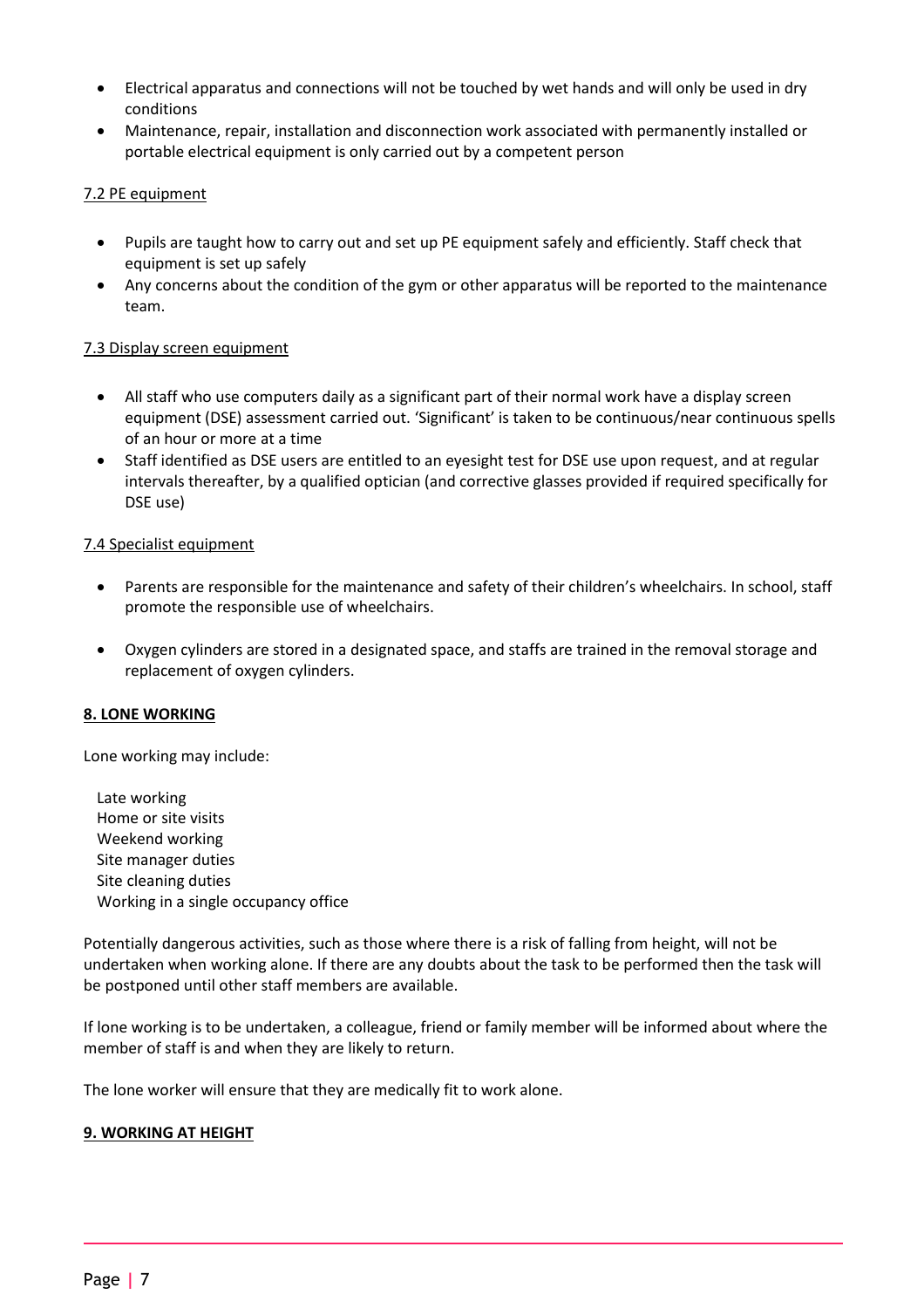We will ensure that work is properly planned, supervised and carried out by competent people with the skills, knowledge and experience to do the work.

In addition:

- The caretaker retains ladders for working at height
- Pupils are prohibited from using ladders
- Staff will wear appropriate footwear and clothing when using ladders
- Contractors are expected to provide their own ladders for working at height
- Before using a ladder, staff are expected to conduct a visual inspection to ensure its safety
- Access to high levels, such as roofs, is only permitted by trained persons

# <span id="page-7-0"></span>**10. MANUAL HANDLING**

It is up to individuals to determine whether they are fit to lift or move equipment and furniture. If an individual feels that to lift an item could result in injury or exacerbate an existing condition, they will ask for assistance.

The school will ensure that proper mechanical aids and lifting equipment are available in school, and that staff are trained in how to use them safely.

Staff and pupils are expected to use the following basic manual handling procedure:

- Plan the lift and assess the load. If it is awkward or heavy, use a mechanical aid, such as a trolley, or ask another person to help
- Take the more direct route that is clear from obstruction and is as flat as possible
- Ensure the area where you plan to offload the load is clear
- When lifting, bend your knees and keep your back straight, feet apart and angled out. Ensure the load is held close to the body and firmly. Lift smoothly and slowly and avoid twisting, stretching and reaching where practicable

# <span id="page-7-1"></span>**11. OFF-SITE VISITS**

When taking pupils off the school premises, we will ensure that:

- Risk assessments will be completed where off-site visits and activities require them
- All off-site visits are appropriately staffed
- Staff will take a school mobile phone, a portable first aid kit, information about the specific medical needs of pupils along with the parents' contact details
- <span id="page-7-2"></span>For other trips, there will always be at least one first aider on schools trips and visits

# **12. LETTINGS**

This policy applies to lettings. Those who hire any aspect of the school site or any facilities will be made aware of the content of the school's health and safety policy, and will have responsibility for complying with it.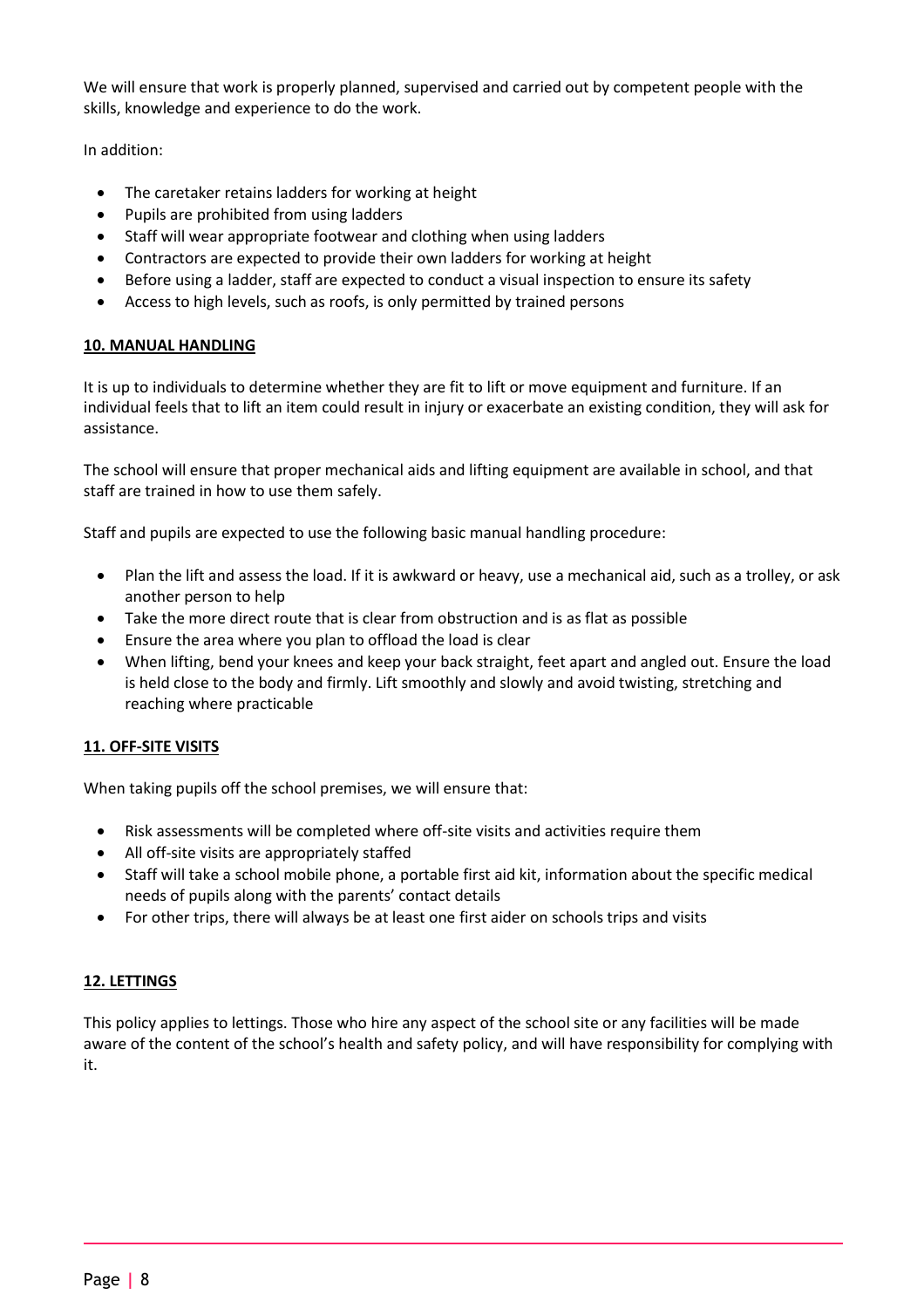# <span id="page-8-0"></span>**13. VIOLENCE AT WORK**

We believe that staff should not be in any danger at work, and will not tolerate violent or threatening behaviour towards our staff.

All staff will report any incidents of aggression or violence (or near misses) directed to themselves to their line manager/Head of School immediately. This applies to violence from pupils, visitors or other staff.

#### <span id="page-8-1"></span>**14. SMOKING**

Smoking is not permitted anywhere on the school premises.

#### <span id="page-8-2"></span>**15. INFECTION PREVENTION AND CONTROL**

We follow national guidance published by Public Health England when responding to infection control issues. We will encourage staff and pupils to follow this good hygiene practice, outlined below, where applicable.

#### **15.1 Handwashing**

- Wash hands with liquid soap and warm water, and dry with paper towels
- Always wash hands after using the toilet, before eating or handling food, and after handling animals
- Cover all cuts and abrasions with waterproof dressings

#### 15.2 Coughing and sneezing

- Cover mouth and nose with a tissue
- Wash hands after using or disposing of tissues
- Spitting is discouraged

#### 15.3 Personal protective equipment

- Wear disposable non-powdered vinyl or latex-free CE-marked gloves and disposable plastic aprons where there is a risk of splashing or contamination with blood/body fluids (for example, nappy or pad changing)
- Wear goggles if there is a risk of splashing to the face
- Use the correct personal protective equipment when handling cleaning chemicals

#### 15.4 Cleaning of the environment

- Clean the environment frequently and thoroughly
- Clean the environment, including toys and equipment, frequently and thoroughly

#### 15.5 Cleaning of blood and body fluid spillages

 Clean up all spillages of blood, faeces, saliva, vomit, nasal and eye discharges immediately and wear personal protective equipment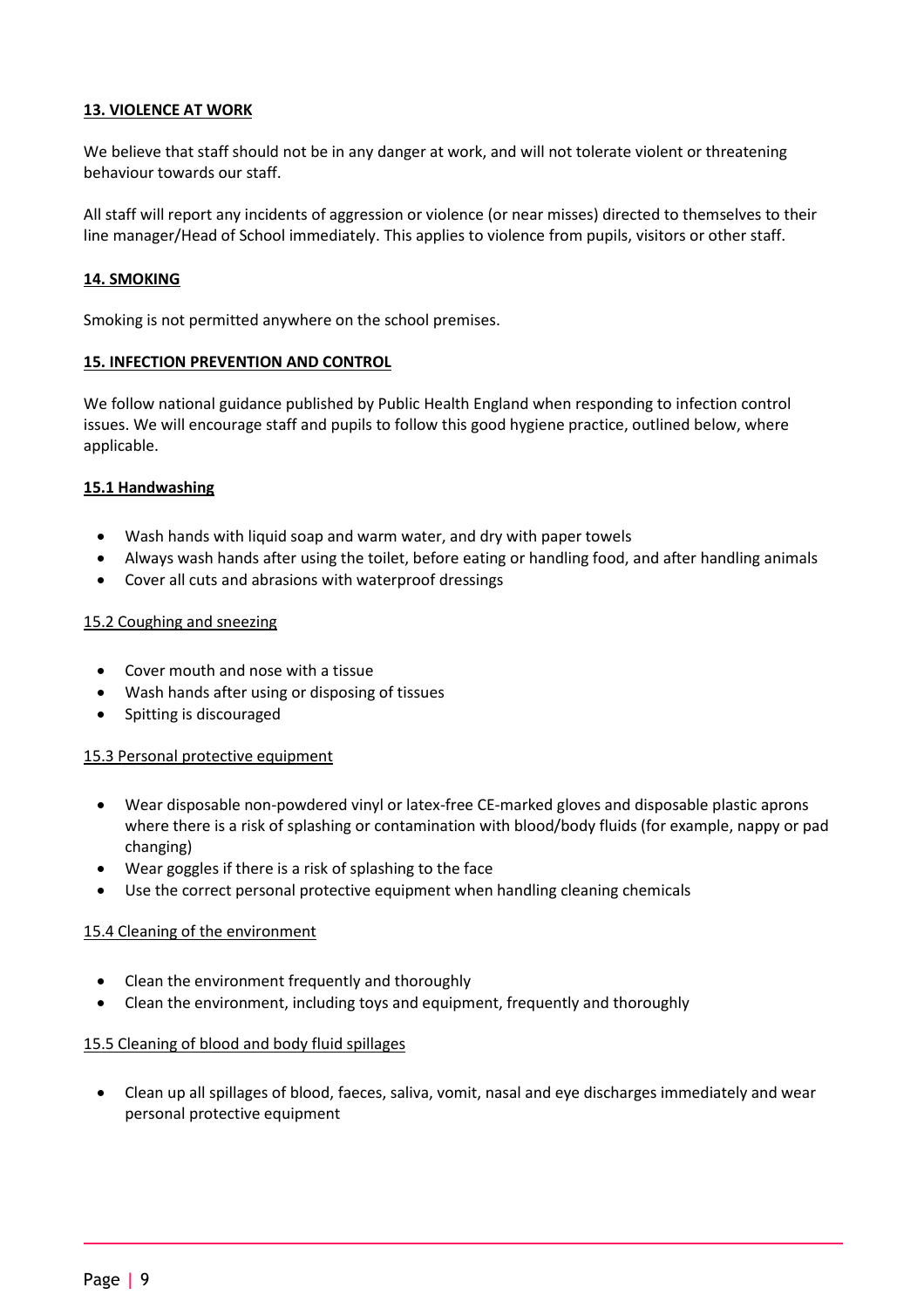- When spillages occur, clean using a product that combines both a detergent and a disinfectant and use as per manufacturer's instructions. Ensure it is effective against bacteria and viruses and suitable for use on the affected surface
- Never use mops for cleaning up blood and body fluid spillages use disposable paper towels and discard clinical waste as described below
- Make spillage kits available for blood spills

# 15.6 Laundry

- Wash laundry in a separate dedicated facility
- Wash soiled linen separately and at the hottest wash the fabric will tolerate
- Wear personal protective clothing when handling soiled linen
- Bag children's soiled clothing to be sent home, never rinse by hand

# 15.7 Clinical waste

- Always segregate domestic and clinical waste, in accordance with local policy
- Used nappies/pads, gloves, aprons and soiled dressings are stored in correct clinical waste bags in foot-operated bins
- Remove clinical waste with a registered waste contractor
- Remove all clinical waste bags when they are two-thirds full and store in a dedicated, secure area while awaiting collection

# 15.8 Animals

- Wash hands before and after handling any animals
- Keep animals' living quarters clean and away from food areas
- Dispose of animal waste regularly, and keep litter boxes away from pupils
- Supervise pupils when playing with animals
- Seek veterinary advice on animal welfare and animal health issues, and the suitability of the animal as a pet

# **15.9 Pupils vulnerable to infection**

Some medical conditions make pupils vulnerable to infections that would rarely be serious in most children. The school will normally have been made aware of such vulnerable children. These children are particularly vulnerable to chickenpox, measles or slapped cheek disease (parvovirus B19) and, if exposed to either of these, the parent/carer will be informed promptly and further medical advice sought. We will advise these children to have additional immunisations, for example for pneumococcal and influenza.

# **15.10 Exclusion periods for infectious diseases**

The school will follow recommended exclusion periods outlined by Public Health England, summarised in appendix 4.

In the event of an epidemic/pandemic, we will follow advice from Public Health England about the appropriate course of action.

# <span id="page-9-0"></span>**16. NEW AND EXPECTANT MOTHERS**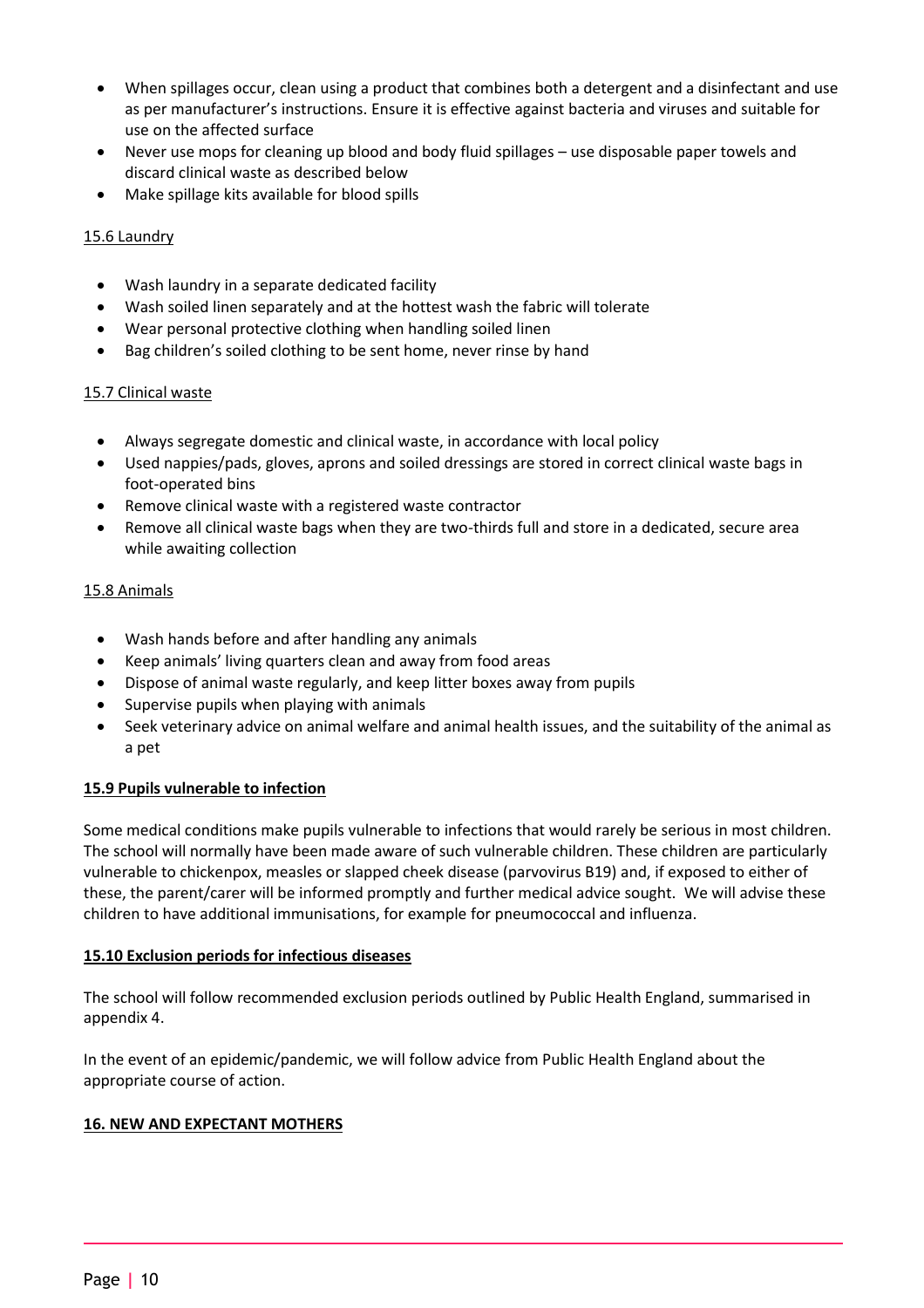Risk assessments will be carried out whenever any employee or pupil notifies the school that they are pregnant.

Appropriate measures will be put in place to control risks identified. Some specific risks are summarised below:

- Chickenpox can affect the pregnancy if a woman has not already had the infection. Expectant mothers should report exposure to antenatal carer and GP at any stage of exposure. Shingles is caused by the same virus as chickenpox, so anyone who has not had chickenpox is potentially vulnerable to the infection if they have close contact with a case of shingles
- If a pregnant woman comes into contact with measles or German measles (rubella), she should inform her antenatal carer and GP immediately to ensure investigation
- Slapped cheek disease (parvovirus B19) can occasionally affect an unborn child. If exposed early in pregnancy (before 20 weeks), the pregnant woman should inform her antenatal care and GP as this must be investigated promptly

# <span id="page-10-0"></span>**17. OCCUPATIONAL STRESS**

We are committed to promoting high levels of health and wellbeing and recognise the importance of identifying and reducing workplace stressors through risk assessment.

Systems are in place within the school for responding to individual concerns and monitoring staff workloads.

# <span id="page-10-1"></span>**18. ACCIDENT REPORTING**

#### 18.1 Accident record book

- An accident form will be completed as soon as possible after the accident occurs by the member of staff or first aider who deals with it. An accident form template can be found in appendix 2
- As much detail as possible will be supplied when reporting an accident
- Information about injuries will also be kept in the pupil's educational record
- Records held in the first aid and accident book will be retained by the school for a minimum of 3 years, in accordance with regulation 25 of the Social Security (Claims and Payments) Regulations 1979

#### 18.2 Reporting to the Health and Safety Executive

The administrator will keep a record of any accident which results in a reportable injury, disease, or dangerous occurrence as defined in the RIDDOR 2013 legislation (regulations 4, 5, 6 and 7).

The administrator will report these to the Health and Safety Executive as soon as is reasonably practicable and in any event within 10 days of the incident.

Reportable injuries, diseases or dangerous occurrences include:

- Death
- Specified injuries. These are:
- Fractures, other than to fingers, thumbs and toes
- Amputations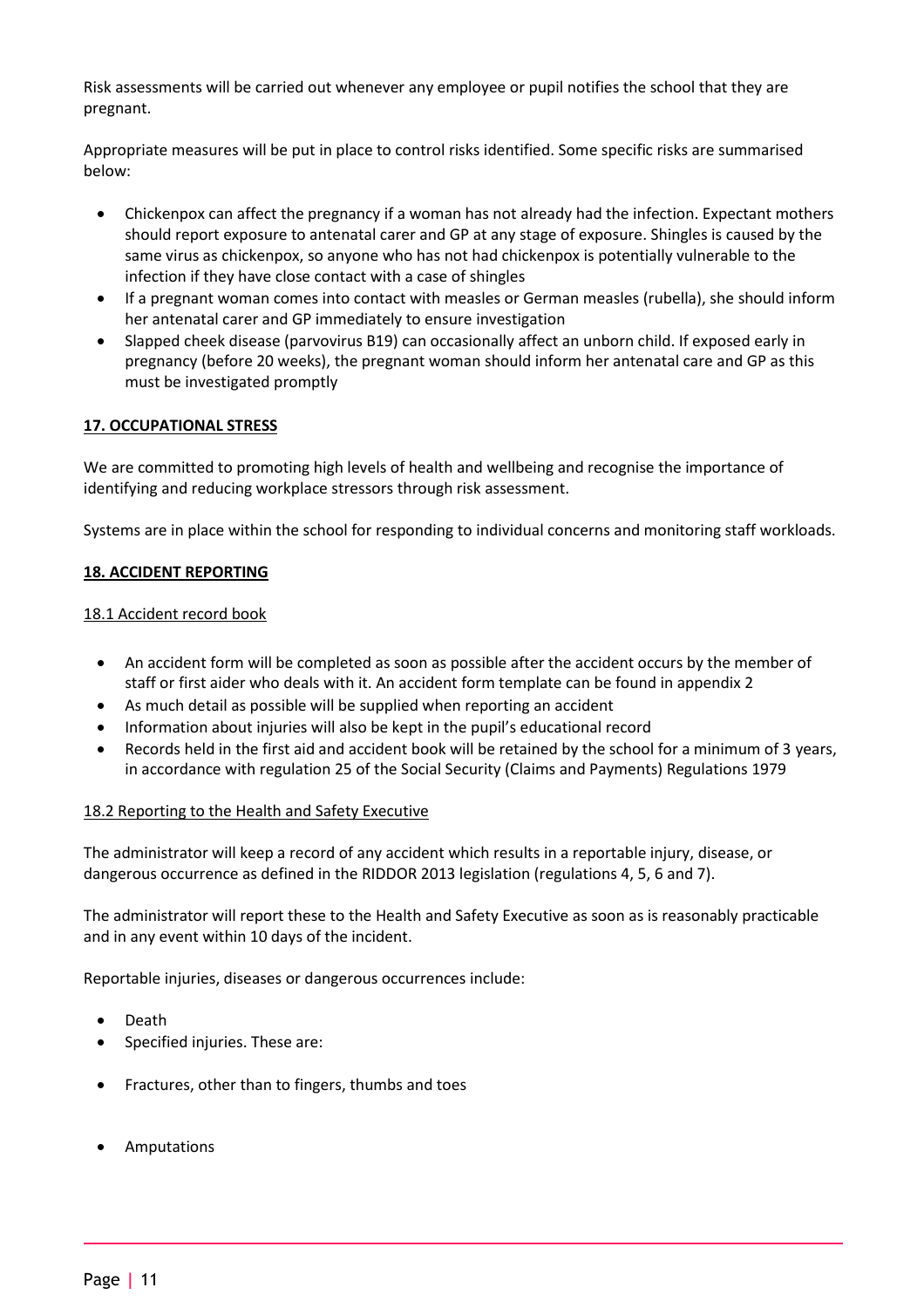- Any injury likely to lead to permanent loss of sight or reduction in sight
- Any crush injury to the head or torso causing damage to the brain or internal organs
- Serious burns (including scalding)
- Any scalping requiring hospital treatment
- Any loss of consciousness caused by head injury or asphyxia
- Any other injury arising from working in an enclosed space which leads to hypothermia or heatinduced illness, or requires resuscitation or admittance to hospital for more than 24 hours
- Injuries where an employee is away from work or unable to perform their normal work duties for more than 7 consecutive days
- Where an accident leads to someone being taken to hospital
- Where something happens that does not result in an injury, but could have done
- Near-miss events that do not result in an injury, but could have done. Examples of near-miss events relevant to schools include, but are not limited to:
- The collapse or failure of load-bearing parts of lifts and lifting equipment
- The accidental release of a biological agent likely to cause severe human illness
- The accidental release or escape of any substance that may cause a serious injury or damage to health
- An electrical short circuit or overload causing a fire or explosion

Information on how to make a RIDDOR report is available here:

How to make a RIDDOR report – <http://www.hse.gov.uk/riddor/report.htm>

#### **18.3 Notifying parents**

The administrator will inform parents of any accident or injury sustained by a pupil, and any first aid treatment given, on the same day, or as soon as reasonably practicable.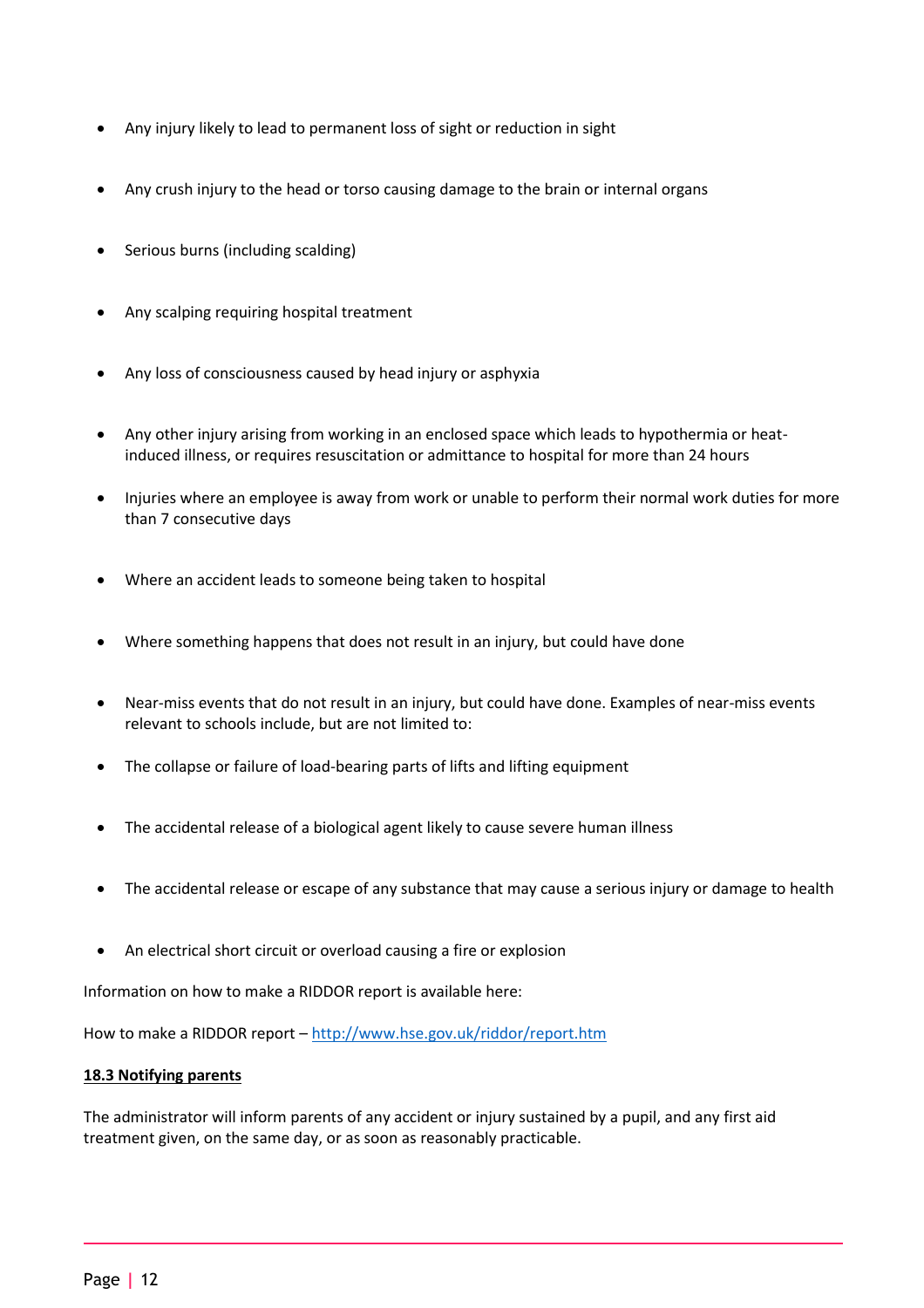# **18.4 Reporting child protection agencies**

The DSL/Deputy DSL will notify MASH of any serious accident or injury to, or the death of, a pupil in the Early Years Foundation Stage while in the school's care.

# **18.5 Reporting to Ofsted**

The Head of School will notify Ofsted of any serious accident, illness or injury to, or death of, a pupil in thewhile in the school's care. This will happen as soon as is reasonably practicable, and no later than 14 days after the incident.

# <span id="page-12-0"></span>**19. TRAINING**

Our staffs are provided with health and safety training as part of their induction process.

Staff who work in high risk environments, such as in science labs or with woodwork equipment, or work with pupils with special educational needs (SEN), are given additional health and safety training.

#### <span id="page-12-1"></span>**20. MONITORING**

This policy will be reviewed by the Head of School every 3 years.

<span id="page-12-2"></span>At every review, the policy will be approved by the service manager – Tracy Francis.

# **21. LINKS WITH OTHER POLICIES**

This health and safety policy links to the following policies:

First aid Risk assessment Supporting pupils with medical conditions Accessibility plan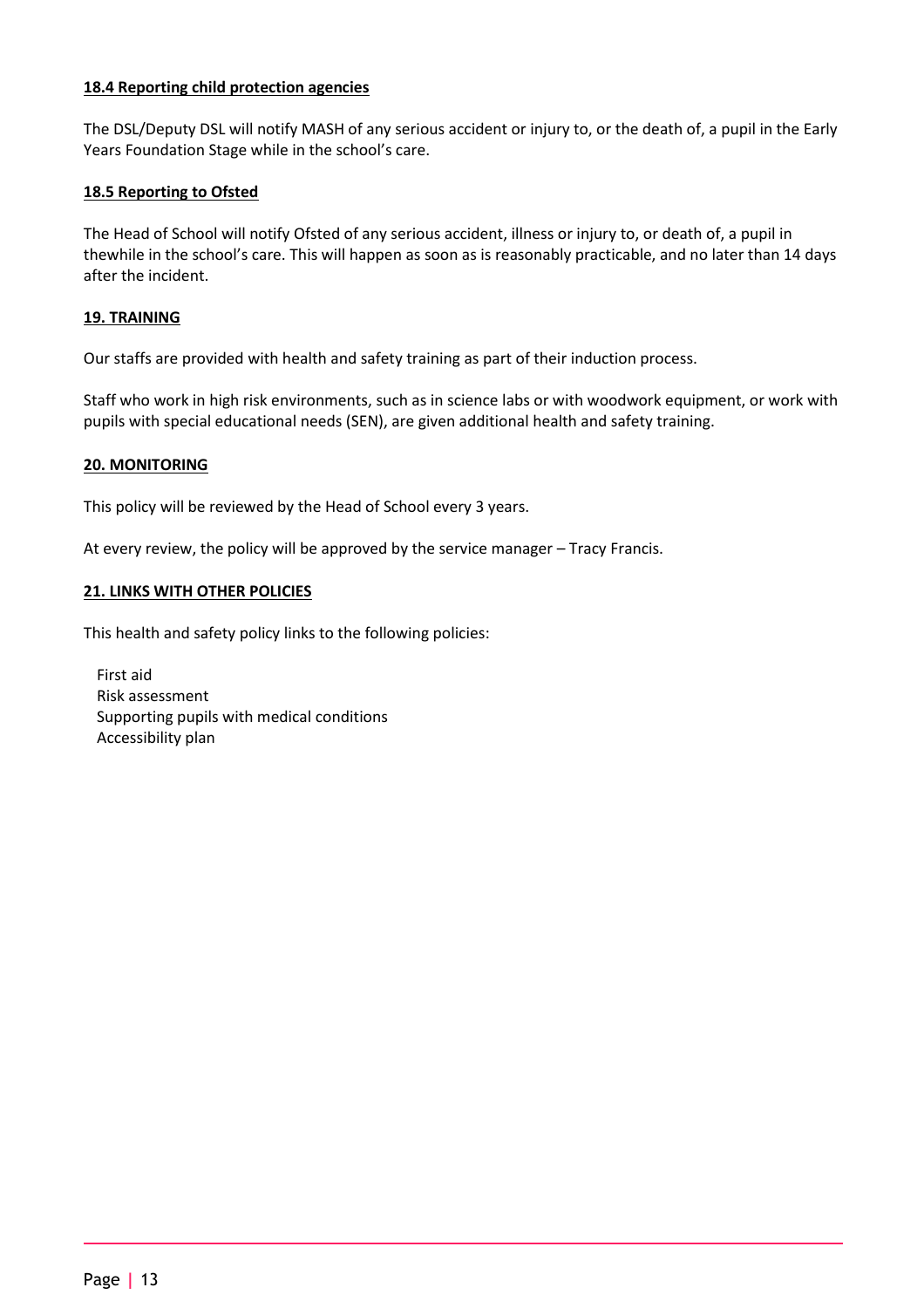# <span id="page-13-0"></span>Appendix 1. Fire safety checklist

| <b>ISSUE TO CHECK</b>                                                                    | YES/NO |
|------------------------------------------------------------------------------------------|--------|
| Are fire regulations prominently displayed?                                              |        |
| Is fire-fighting equipment, including fire blankets,<br>in place?                        |        |
| Does fire-fighting equipment give details for the<br>type of fire it should be used for? |        |
| Are fire exits clearly labelled?                                                         |        |
| Are fire doors fitted with self-closing<br>mechanisms?                                   |        |
| Are flammable materials stored away from open<br>flames?                                 |        |
| Do all staff and pupils understand what to do in<br>the event of a fire?                 |        |
| Can you easily hear the fire alarm from all areas?                                       |        |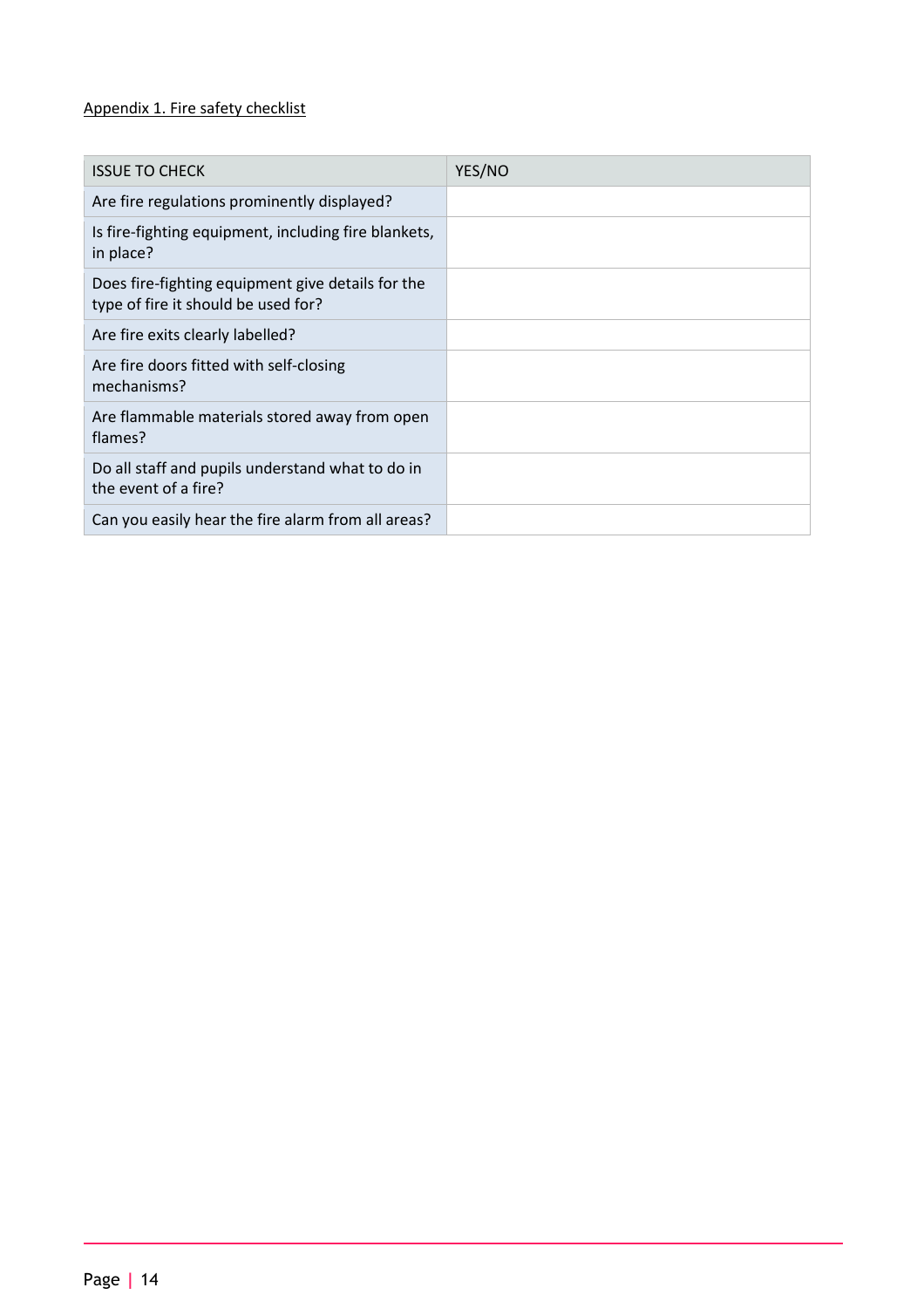# Appendix 2. Accident report

<span id="page-14-0"></span>

| Name of injured person                                                                                                                                  |  | Role/class                  |  |  |
|---------------------------------------------------------------------------------------------------------------------------------------------------------|--|-----------------------------|--|--|
| Date and time of incident                                                                                                                               |  | <b>Location of incident</b> |  |  |
| Incident details                                                                                                                                        |  |                             |  |  |
| Describe in detail what happened, how it happened and what injuries the person incurred                                                                 |  |                             |  |  |
| <b>Action taken</b>                                                                                                                                     |  |                             |  |  |
| Describe the steps taken in response to the incident, including any first aid treatment, and what happened to the injured person immediately afterwards |  |                             |  |  |
| Follow-up action required                                                                                                                               |  |                             |  |  |
| Outline what steps the school will take to check on the injured person, and what it will do to reduce the risk of the incident happening again          |  |                             |  |  |
| Name of person attending the incident                                                                                                                   |  |                             |  |  |
| Signature                                                                                                                                               |  | <b>Date</b>                 |  |  |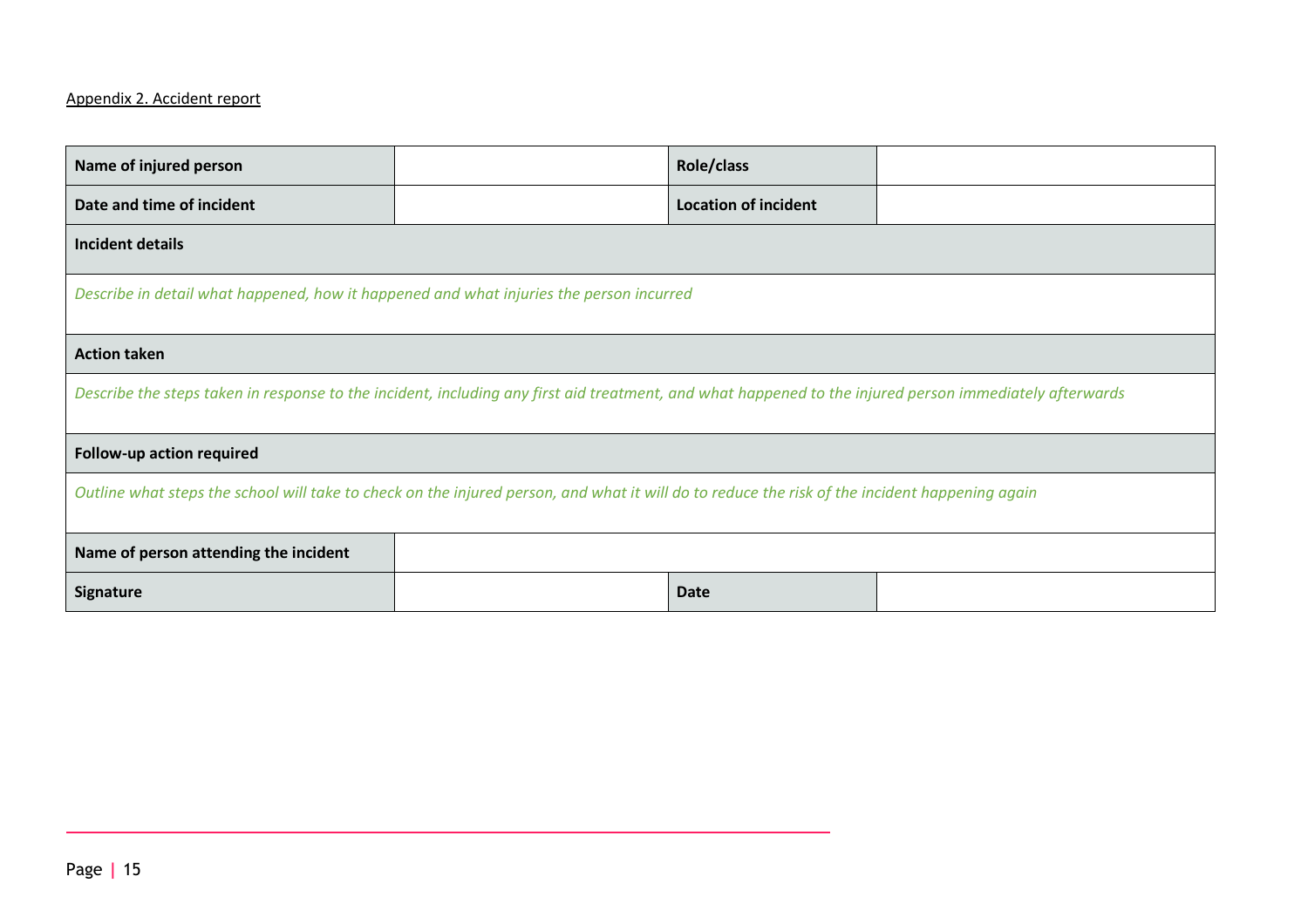# Appendix 3. Asbestos record

<span id="page-15-0"></span>

| Location   | Product         | How much   | <b>Surface coating</b> | Condition   | Ease of access | Asbestos type | <b>Comment</b> |
|------------|-----------------|------------|------------------------|-------------|----------------|---------------|----------------|
| Roof       | Asbestos cement | Whole roof | None                   | Fairly good | Difficult      | White         |                |
| Store room | Pipes           | 6x3m       | Metal case             | Good        | Medium         | Unknown       |                |
|            |                 |            |                        |             |                |               |                |
|            |                 |            |                        |             |                |               |                |
|            |                 |            |                        |             |                |               |                |
|            |                 |            |                        |             |                |               |                |
|            |                 |            |                        |             |                |               |                |
|            |                 |            |                        |             |                |               |                |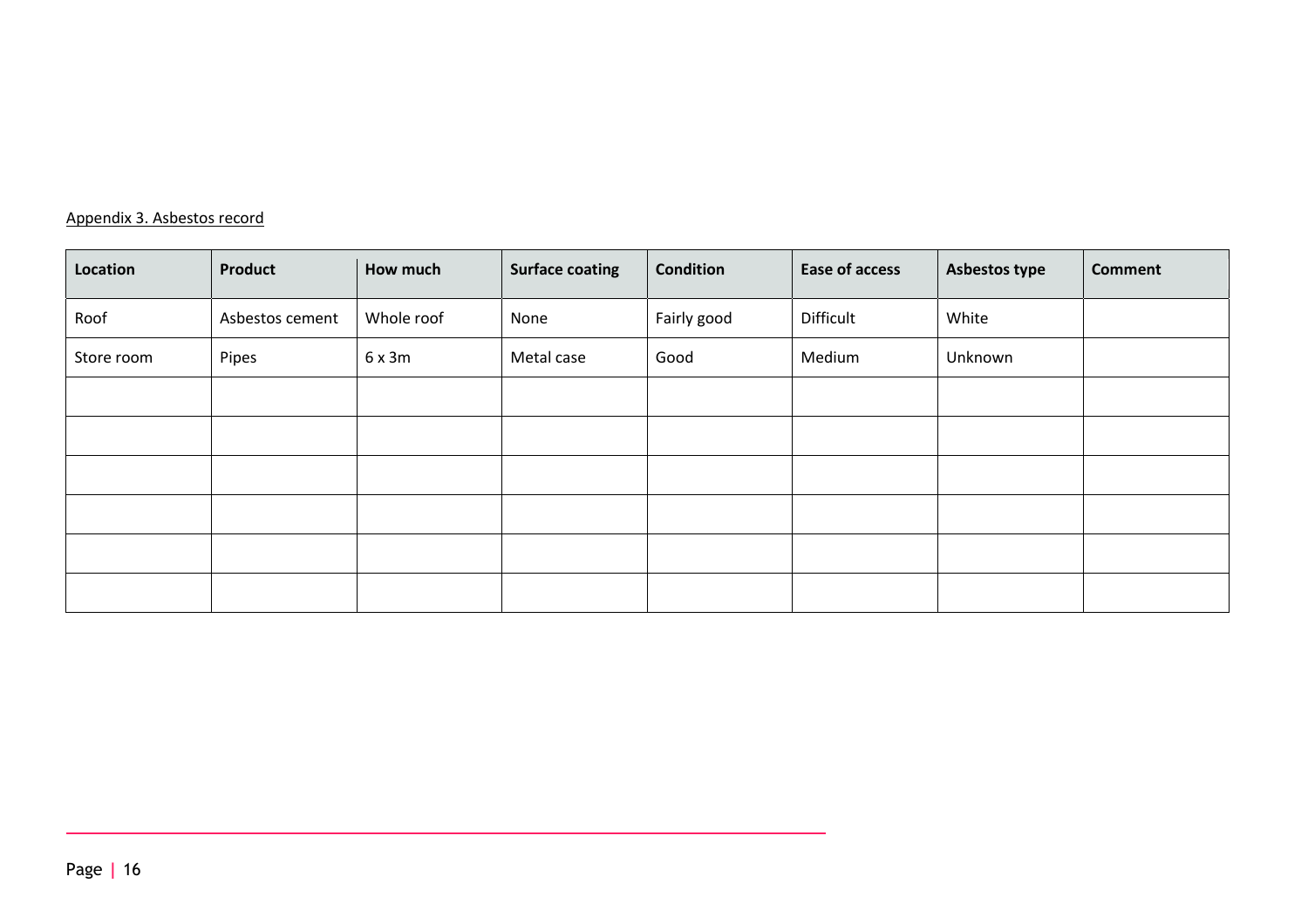

# <span id="page-16-0"></span>Appendix 4. Recommended absence period for preventing the spread of infection

This list of recommended absence periods for preventing the spread of infection is taken from nonstatutory guidance for schools and other childcare settings from Public Health England. For each of these infections or complaints, there is further information in the guidance on the symptoms, how it spreads and [some 'do's and don'ts' to follow that you can check](https://www.gov.uk/government/publications/health-protection-in-schools-and-other-childcare-facilities/chapter-9-managing-specific-infectious-diseases).

| <b>Infection or complaint</b>                                 | Recommended period to be kept away from school or nursery                                                                                                                                                                                                                                                                                                                                                                                                                 |
|---------------------------------------------------------------|---------------------------------------------------------------------------------------------------------------------------------------------------------------------------------------------------------------------------------------------------------------------------------------------------------------------------------------------------------------------------------------------------------------------------------------------------------------------------|
| <b>Athlete's foot</b>                                         | None.                                                                                                                                                                                                                                                                                                                                                                                                                                                                     |
| Campylobacter                                                 | Until 48 hours after symptoms have stopped.                                                                                                                                                                                                                                                                                                                                                                                                                               |
| <b>Chicken pox (shingles)</b>                                 | Cases of chickenpox are generally infectious from 2 days before the rash<br>appears to 5 days after the onset of rash. Although the usual exclusion<br>period is 5 days, all lesions should be crusted over before children return to<br>nursery or school.<br>A person with shingles is infectious to those who have not had chickenpox<br>and should be excluded from school if the rash is weeping and cannot be<br>covered or until the rash is dry and crusted over. |
| <b>Cold sores</b>                                             | None.                                                                                                                                                                                                                                                                                                                                                                                                                                                                     |
| <b>Rubella (German measles)</b>                               | 5 days from appearance of the rash.                                                                                                                                                                                                                                                                                                                                                                                                                                       |
| Hand, foot and mouth                                          | Children are safe to return to school or nursery as soon as they are feeling<br>better, there is no need to stay off until the blisters have all healed.                                                                                                                                                                                                                                                                                                                  |
| Impetigo                                                      | Until lesions are crusted and healed, or 48 hours after starting antibiotic<br>treatment.                                                                                                                                                                                                                                                                                                                                                                                 |
| <b>Measles</b>                                                | Cases are infectious from 4 days before onset of rash to 4 days after so it is<br>important to ensure cases are excluded from school during this period.                                                                                                                                                                                                                                                                                                                  |
| Ringworm                                                      | Exclusion not needed once treatment has started.                                                                                                                                                                                                                                                                                                                                                                                                                          |
| <b>Scabies</b>                                                | The infected child or staff member should be excluded until after the first<br>treatment has been carried out.                                                                                                                                                                                                                                                                                                                                                            |
| <b>Scarlet fever</b>                                          | Children can return to school 24 hours after commencing appropriate<br>antibiotic treatment. If no antibiotics have been administered the person<br>will be infectious for 2 to 3 weeks. If there is an outbreak of scarlet fever at<br>the school or nursery, the health protection team will assist with letters and<br>factsheet to send to parents or carers and staff.                                                                                               |
| Slapped cheek syndrome,<br>Parvovirus B19, Fifth's<br>disease | None (not infectious by the time the rash has developed).                                                                                                                                                                                                                                                                                                                                                                                                                 |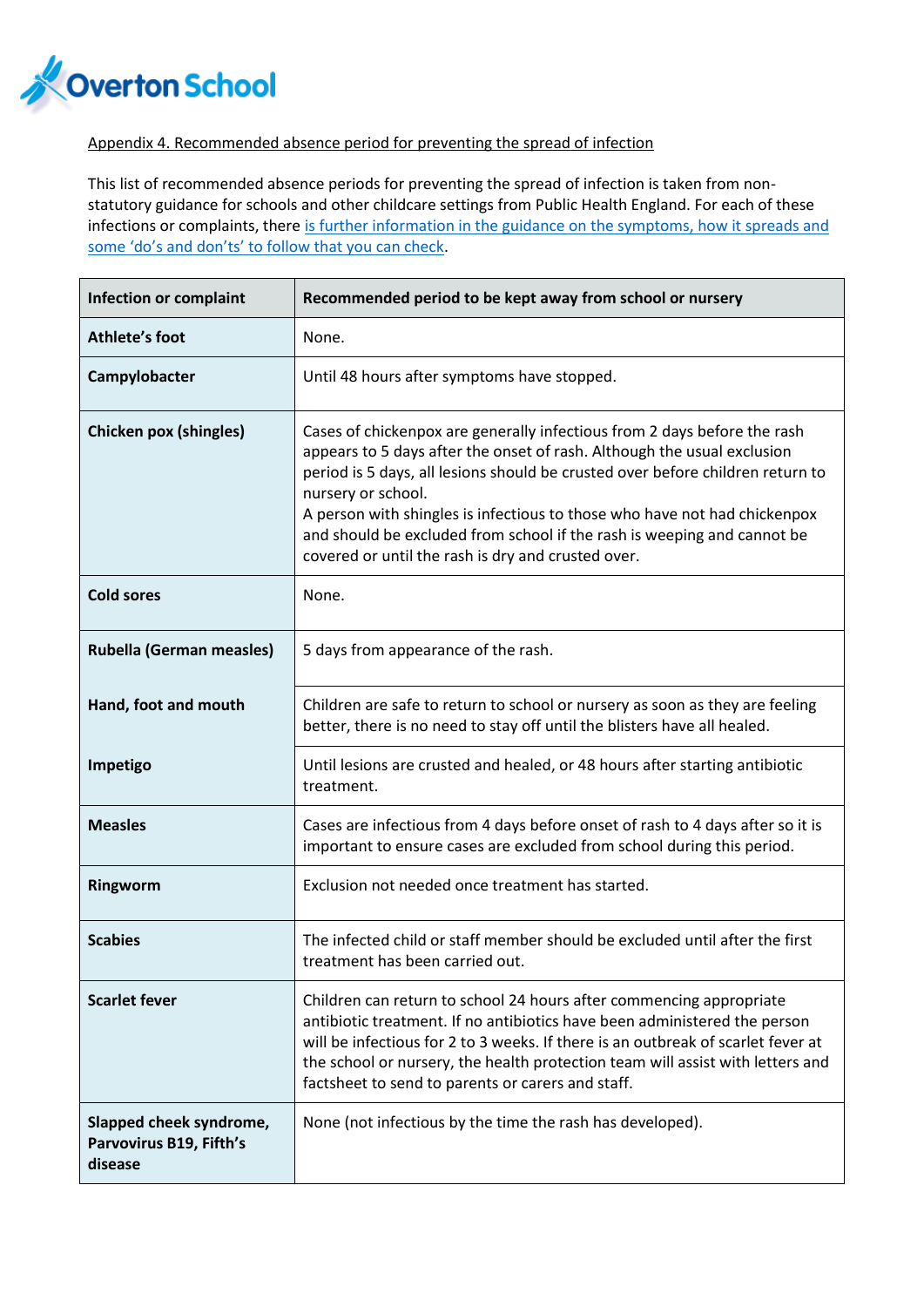



| <b>Infection or complaint</b>                  | Recommended period to be kept away from school or nursery                                                                                                                                                                                                                                                                                                                                                                                                                                                                                                                                                                                                                                                                                                           |  |  |
|------------------------------------------------|---------------------------------------------------------------------------------------------------------------------------------------------------------------------------------------------------------------------------------------------------------------------------------------------------------------------------------------------------------------------------------------------------------------------------------------------------------------------------------------------------------------------------------------------------------------------------------------------------------------------------------------------------------------------------------------------------------------------------------------------------------------------|--|--|
| <b>Bacillary Dysentery</b><br>(Shigella)       | Microbiological clearance is required for some types of shigella species prior<br>to the child or food handler returning to school.                                                                                                                                                                                                                                                                                                                                                                                                                                                                                                                                                                                                                                 |  |  |
| Diarrhoea and/or vomiting<br>(Gastroenteritis) | Children and adults with diarrhoea or vomiting should be excluded until 48<br>hours after symptoms have stopped and they are well enough to return. If<br>medication is prescribed, ensure that the full course is completed and there<br>is no further diarrhoea or vomiting for 48 hours after the course is<br>completed.<br>For some gastrointestinal infections, longer periods of exclusion from school<br>are required and there may be a need to obtain microbiological clearance.<br>For these groups, your local health protection team, school health advisor or<br>environmental health officer will advise.<br>If a child has been diagnosed with cryptosporidium, they should NOT go<br>swimming for 2 weeks following the last episode of diarrhoea. |  |  |
| <b>Cryptosporidiosis</b>                       | Until 48 hours after symptoms have stopped.                                                                                                                                                                                                                                                                                                                                                                                                                                                                                                                                                                                                                                                                                                                         |  |  |
| E. coli (verocytotoxigenic or<br>VTEC)         | The standard exclusion period is until 48 hours after symptoms have<br>resolved. However, some people pose a greater risk to others and may be<br>excluded until they have a negative stool sample (for example, pre-school<br>infants, food handlers, and care staff working with vulnerable people). The<br>health protection team will advise in these instances.                                                                                                                                                                                                                                                                                                                                                                                                |  |  |
| <b>Food poisoning</b>                          | Until 48 hours from the last episode of vomiting and diarrhoea and they are<br>well enough to return. Some infections may require longer periods (local<br>health protection team will advise).                                                                                                                                                                                                                                                                                                                                                                                                                                                                                                                                                                     |  |  |
| <b>Salmonella</b>                              | Until 48 hours after symptoms have stopped.                                                                                                                                                                                                                                                                                                                                                                                                                                                                                                                                                                                                                                                                                                                         |  |  |
| <b>Typhoid and Paratyphoid</b><br>fever        | Seek advice from environmental health officers or the local health<br>protection team.                                                                                                                                                                                                                                                                                                                                                                                                                                                                                                                                                                                                                                                                              |  |  |
| Flu (influenza)                                | Until recovered.                                                                                                                                                                                                                                                                                                                                                                                                                                                                                                                                                                                                                                                                                                                                                    |  |  |
| <b>Tuberculosis (TB)</b>                       | Pupils and staff with infectious TB can return to school after 2 weeks of<br>treatment if well enough to do so and as long as they have responded to<br>anti-TB therapy. Pupils and staff with non-pulmonary TB do not require<br>exclusion and can return to school as soon as they are well enough.                                                                                                                                                                                                                                                                                                                                                                                                                                                               |  |  |
| <b>Whooping cough (pertussis)</b>              | A child or staff member should not return to school until they have had 48<br>hours of appropriate treatment with antibiotics and they feel well enough to<br>do so or 21 days from onset of illness if no antibiotic treatment.                                                                                                                                                                                                                                                                                                                                                                                                                                                                                                                                    |  |  |
| Conjunctivitis                                 | None.                                                                                                                                                                                                                                                                                                                                                                                                                                                                                                                                                                                                                                                                                                                                                               |  |  |